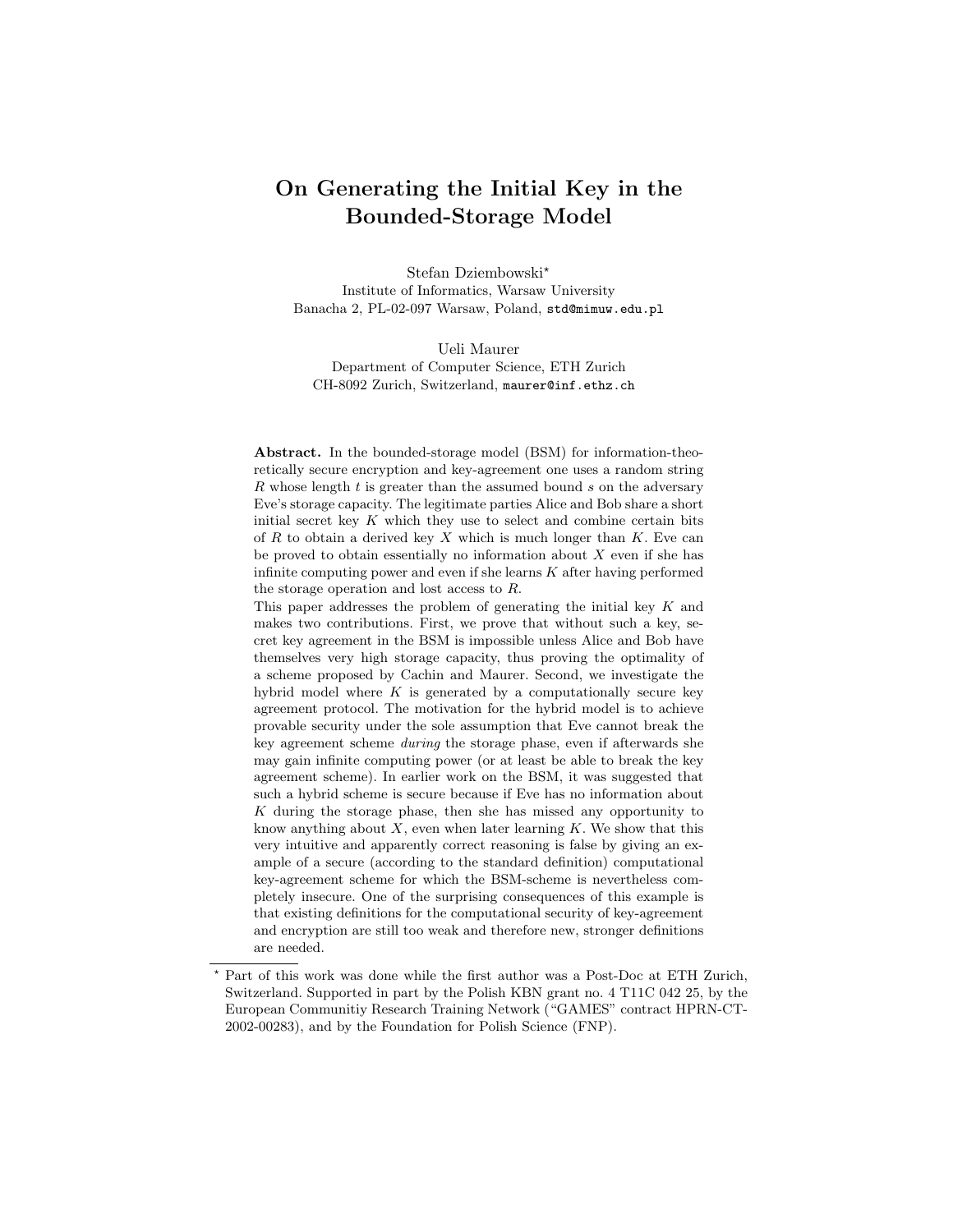# 1 Introduction

In the bounded-storage model (BSM) for information-theoretically secure encryption and key-agreement one can prove the security of a scheme based on the sole assumption that the adversary's storage capacity is bounded, say by s bits, even if her computing power is unlimited. Assume that a random  $t$ -bit string  $R$ is either temporarily available to the public (e.g. the signal of a deep space radio source) or broadcast by one of the legitimate parties. If  $s < t$ , then the adversary can store only partial information about R. The legitimate parties Alice and Bob, sharing a short secret key  $K$  initially, can therefore potentially generate a very long n-bit one-time pad X with  $n \gg |K|$  about which the adversary has essentially no information.

#### 1.1 Definition of the Bounded-Storage Model

We define the bounded-storage model for key-expansion (and encryption) more formally. Alice and Bob share a short secret *initial key K*, selected uniformly at random from a key space  $K$ , and they wish to generate a much longer *n*-bit expanded key  $X = (X_1, \ldots, X_n)$  (i.e.  $n \gg \log_2 |\mathcal{K}|$ ).

In a first phase, a  $t$ -bit random string  $R$  is available to all parties, i.e., the randomizer space is  $\mathcal{R} = \{0, 1\}^t$ . For instance, R is sent from Alice to Bob or broadcast by a satellite. In fact,  $R$  need not be uniformly random, it suffices to know a lower bound on the min-entropy  $H_{\infty}(R)$  of R. Alice and Bob apply a known key-expansion function

$$
f: \mathcal{R} \times \mathcal{K} \to \{0,1\}^n
$$

to compute the expanded (or derived) key as  $X = f(R, K)$ . Of course, the function f must be efficiently computable and based on only a very small portion of the bits of R such that Alice and Bob need not read the entire string  $R$ .

Eve can store arbitrary  $s$  bits of information about  $R$ , i.e., she can apply an arbitrary storage function

$$
h:\mathcal{R}\to\mathcal{U}
$$

for some U with the only restriction that  $|U| \leq 2^{s}$ . The memory size during the evaluation of h need not be bounded. The value stored by Eve is  $U = h(R)$ . After storing  $U$ , Eve loses the ability to access  $R$ . (This is also referred to as the second phase.) All she knows about  $R$  is  $U$ . In order to prove as strong a result as possible, one assumes that Eve can now even learn  $K$ , although in a practical system one would of course keep  $K$  secret. This strong security property will be of special importance in this paper.

A key-expansion function  $f$  is secure in the bounded-storage model if, with overwhelming probability, Eve, knowing  $U$  and  $K$ , has essentially no information about X. More precisely, the conditional probability distribution  $P_{X|U=u,K=k}$  is

<sup>&</sup>lt;sup>1</sup> Since for every probabilistic strategy there is a best choice of the randomness, we can without loss of generality consider only deterministic adversary strategies.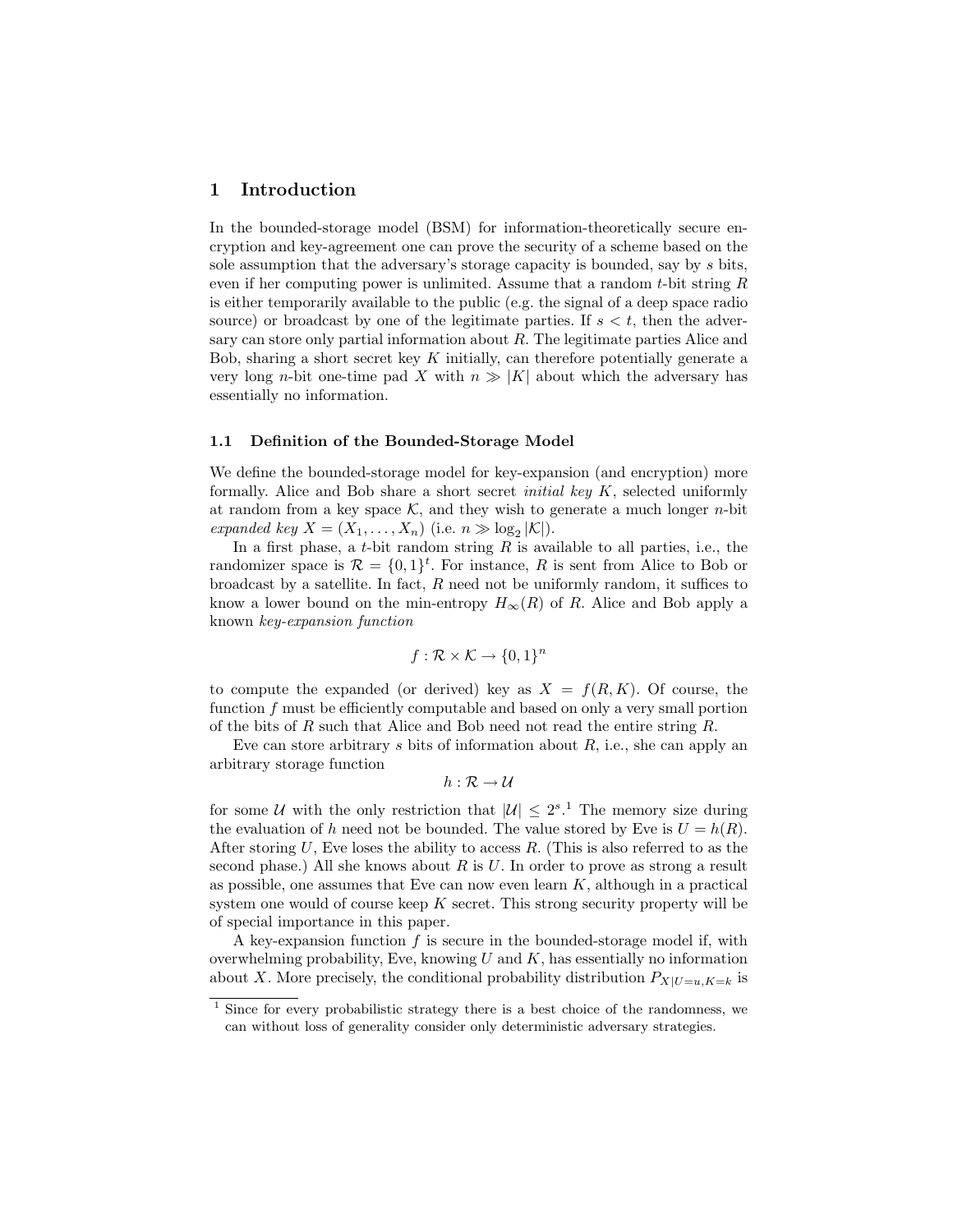very close to the uniform distribution over the n-bit strings, with overwhelming probability over values u and k. Hence  $X$  can be used as a secure one-time pad. Of course the security of  $f$  depends on Eve's memory size  $s$ .

#### 1.2 The Subject of this Paper and Previous Results

The bounded-storage model was proposed initially in 1992 [15], but the really strong (and essentially optimal) security results were proved only recently in a sequence of papers  $[2, 1, 10, 11, 14, 17]$ . The first security proof for general storage functions h was obtained by Aumann and Rabin [2], but only for  $n = 1$  (i.e., for a scheme in which the derived key  $X$  is much shorter than the initial key) or for  $s \ll t$  (i.e., when the size of the memory of the adversary is much smaller than the length of the randomizer). The first fully general security proof was given in [11]. Lu [14] and Vadhan [17] showed that a special type of randomness extractor can be used to construct secure schemes, also improving on the size of the initial key K.

In all these papers one assumes that Alice and Bob initially share a secret key  $K$ , usually without considering how such a key  $K$  is obtained by Alice and Bob. In this paper we address the problem of generating this key  $K$  and investigate how this key generation process relates to the security proof of the BSM. We discuss the two most natural approaches to generating  $K$ , in a setting where Alice and Bob are connected only by an authenticated communication channel, without a trusted third party that initially distributes the key K.

The first approach is to generate  $K$  within the context of the BSM itself or, equivalently, to perform key agreement in the BSM without sharing any secret key  $K$  initially. This approach was discussed by Cachin and Maurer in  $[3]$  where a scheme was proposed in which both Alice and Bob need storage on the order of √  $\sqrt{t}$ . More precisely, they each store a random subset (with pairwise independent indices) of the bits of R and, after R has disappeared for all parties, publicly agree on which bits they have both stored. With very high probability, Eve has only partial information about these bits, and therefore Alice and Bob can apply privacy amplification (i.e., randomness extraction using a strong extractor with a public extractor parameter) to distill an essentially perfect key  $X$ , which they can then use as a one-time pad. We show (Section 3) that the protocol of [3] is essentially optimal (in terms of the ratio between the storage size of the honest parties and the adversary) if s is on the order of t. Since the storage requirement parties and the adversary) if s is on the order of t. Since the storage requirement<br>of  $\sqrt{t}$  (which is also on the order of  $\sqrt{s}$ ) bits for Alice and Bob may be too high for a reasonable storage bound s for Eve, the practicality of this approach is questionable.

The second approach is to generate  $K$  by a computationally secure keyagreement protocol, for instance based on the Diffie-Hellman protocol [7]. At first, this approach may appear to be completely useless since the provable information-theoretic security of the BSM-scheme would be lost: A computationally unbounded adversary could break the computational key-agreement protocol and then play the role of either Alice or Bob, with the same (small) storage requirements. However, at second sight, this approach is quite attractive as it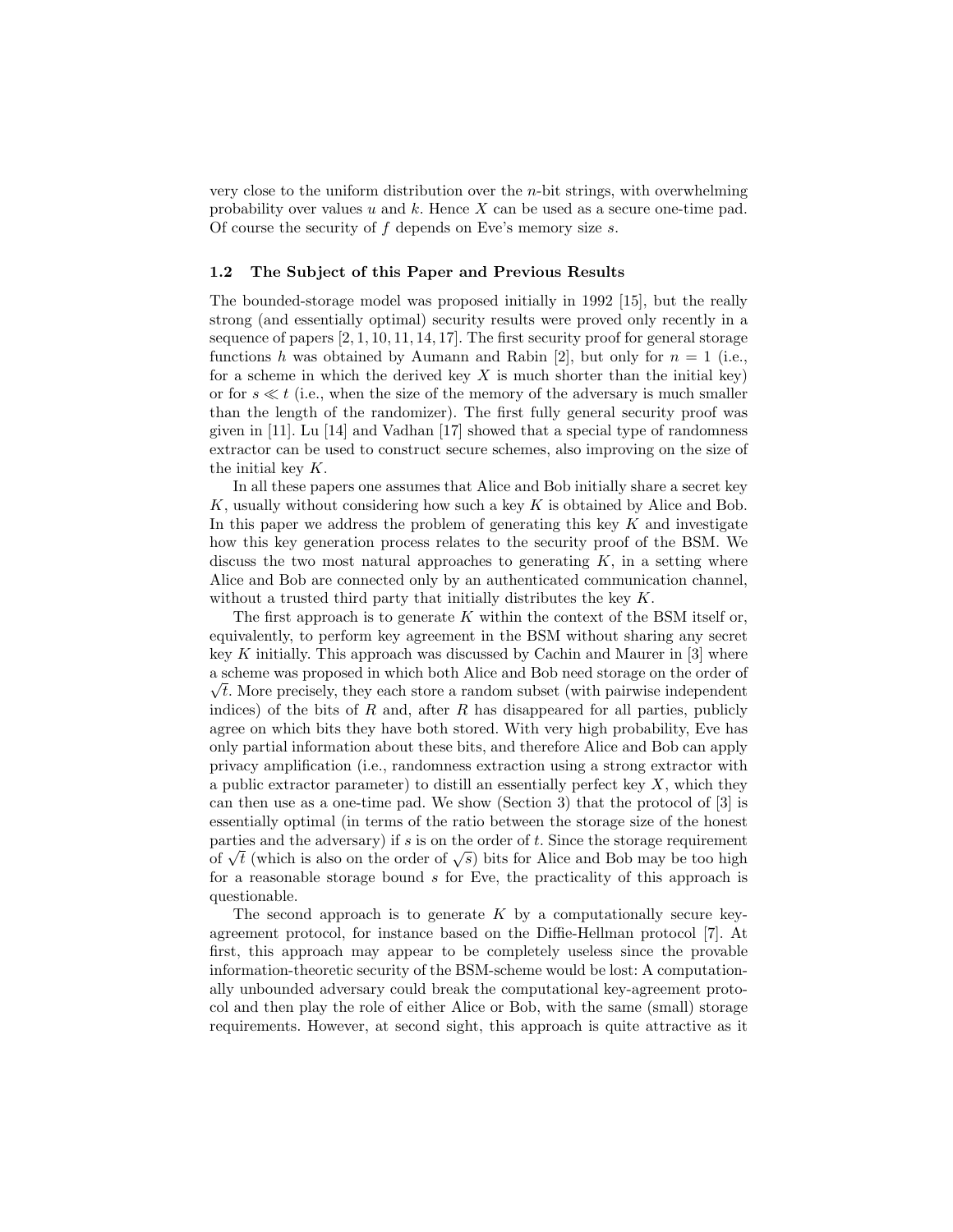allows to preserve the security of the key agreement protocol, which is only computational, even if the adversary can later break it and even if she gains infinite computing power.

It was claimed in [1] (Section IV B) (also, less formally in [10] (p. 5), [9] (p. 11) and [14] (p. 2)) that this implies the security of the hybrid scheme, for the following reason. Let  $T$  be the transcript of the key agreement protocol. The adversary has (computationally) no information about  $K$ , given  $T$ , when performing the storage operation. More precisely, she could not distinguish  $K$ from a truly random and independently generated key (as in the pure BSM). Therefore she could just as well forget  $T$  and generate a random key  $K$  himself, in which case she obviously has no advantage over the pure BSM setting. Since in this setting Eve learns  $K$  anyway after finishing the storage operation, it does not hurt in the computational setting if Eve can now break the key-agreement scheme and compute  $K$  (from  $T$ ). Note that all the remaining aspects of the security proof are entirely information-theoretic.

It may come as a surprise that this reasoning is false, as is proved in Section 4. More specifically, we give an example of a computationally secure (according to the standard definition) key-agreement scheme which, when used to generate K in the BSM context, renders the latter completely insecure. This shows that security arguments in a mixed computational/information-theoretic context can be very subtle. More interestingly, it demonstrates that existing definitions for the computational security of key-agreement and encryption are still too weak. Therefore new, stronger definitions are needed.

### 2 Preliminaries

The treatment in this paper is intentionally quite informal, but it is obvious how all aspects could be formalized in the traditional manner used in cryptography. The computation of a party (or algorithm) can be modelled by a probabilistic Turing machine, a protocol for two parties can be modelled as two interactive Turing machines, cryptographic primitives (such as key agreement) can be modelled as an asymptotic family with a security parameter, efficient can be defined as polynomial time, and negligible can also be defined in the traditional manner.

### 2.1 Secure Key-Agreement

A key-agreement scheme is a protocol between two parties Alice and Bob, at the end of which each party computes the same key  $K \in \mathcal{K}$  (with overwhelming probability), for some key space  $K$ . Let T be the transcript of the protocol, i.e., the entire list of exchanged messages. Throughout the paper, we consider security against passive attacks, i.e., we assume that Alice and Bob can communicate over an authenticated channel. This is sufficient to illustrate our point, but note that security definitions for key-agreement are much more subtle in a setting with an active adversary who can tamper with messages exchanged between Alice and Bob.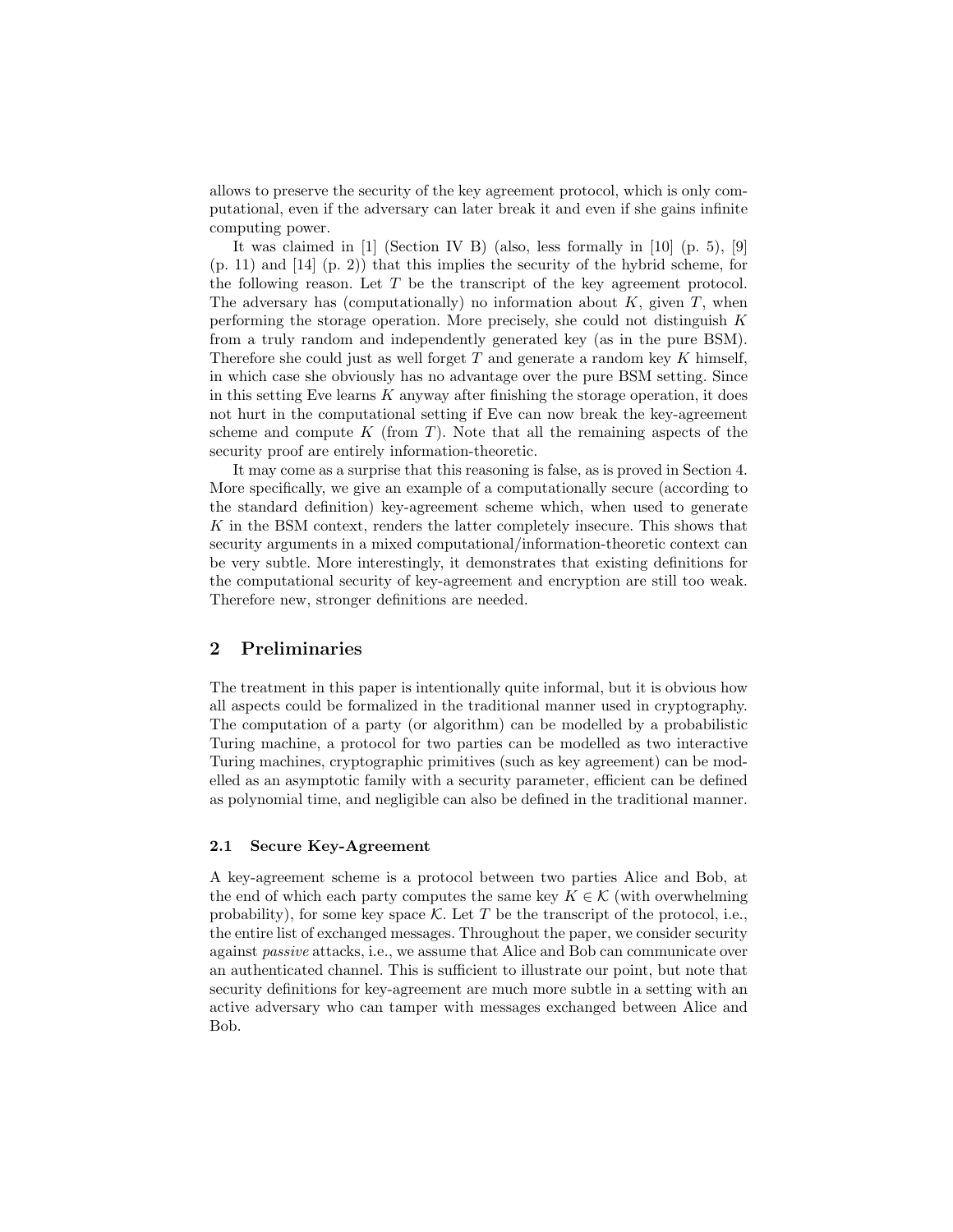A key-agreement scheme is computationally secure if no efficient distinguisher, when given  $T$ , can distinguish  $K$  from a key  $K'$  chosen independently and uniformly at random from the key space  $K$ , with non-negligible advantage. For example, the computational security of the Diffie-Hellman key-agreement protocol [7] is equivalent to the so-called Decision-Diffie-Hellman assumption.

A computationally secure key-agreement scheme can also be obtained from any semantically secure public-key encryption scheme: Alice selects a random key  $K \in \mathcal{K}$  and sends it to Bob, encrypted with Bob's public key.

#### 2.2 Private Information Retrieval

The idea of private information retrieval (PIR) was introduced in [4]. A PIR scheme is a protocol for two parties, a user  $U$  and a database  $D$ , allowing the user to access database entries in a way that  $D$  cannot learn which information U requested. More precisely, the database content can be modelled as a string  $x = (x_1, \ldots, x_l) \in \{0,1\}^l$ , and U wants to access the *i*th bit  $x_i$  of x, for some  $i \in \{1, \ldots, l\}$ , such that D does not learn i. It is not relevant whether U learns more than  $x_i$ .

A trivial solution to this problem is that D sends all bits  $x_1, \ldots, x_l$  to U, allowing U to pick the bits he wants. The purpose of PIR protocols is to reduce the required communication. Depending on the protocol, the secrecy of  $i$  can be computational or information-theoretic. In this paper we consider computationally secure PIR protocols [13].

A typical PIR protocol proceeds in three stages. First, U sends a query, depending on i. Let  $\mathcal{Q}(i)$  denote the query for index i. Second, D computes the reply  $\mathcal{R}(\mathcal{Q}(i),x)$  and sends it to U. Third, U extracts  $x_i$  from  $\mathcal{R}(\mathcal{Q}(i),x)$ . The scheme is computationally private if no efficient distinguisher can distinguish  $\mathcal{Q}(i)$  from  $\mathcal{Q}(i')$ , for any  $i, i' \in \{1, \ldots, l\}.$ 

In this paper we need an additional property of the PIR scheme, namely that  $x_i$  is determined by  $i$ ,  $Q(i)$ , and  $\mathcal{R}(\mathcal{Q}(i), x)$  (even if it cannot be efficiently computed). Note that in a PIR scheme, U typically holds a secret key which allows to extract  $x_i$  efficiently from i and  $\mathcal{R}(\mathcal{Q}(i), x)$ .

A well-known PIR scheme proposed in [13] makes use of the homomorphic property of the quadratic residues and the computational difficulty of the quadratic residuosity problem. More precisely, U generates an RSA modulus  $n = pq$ . The string  $(x_1, \ldots, x_l)$  is divided into  $v = \lfloor l/t \rfloor$  blocks of length t, for some t. Let  $1 \leq j \leq t$  be the index of  $x_i$  within its block. The query  $\mathcal{Q}(i)$  consists of a list  $(y_1, \ldots, y_t)$  of t elements of  $Z_n^*$ , all (independent) random quadratic residues, except for  $y_j$  which is a random quadratic non-residue with Jacobi symbol 1. The database's reply consists of v elements in  $Z_n^*$ , one for each of the v blocks, where for each block  $D$  computes the product of all the  $y_m$  corresponding to 1's in the block. More precisely,  $\mathcal{R}(\mathcal{Q}(i),x)$  consists of one element of  $Z_n^*$  for each block, where for the first block  $(x_1, \ldots, x_t)$  the value is

$$
\prod_{k=1}^t y_k^{x_k},
$$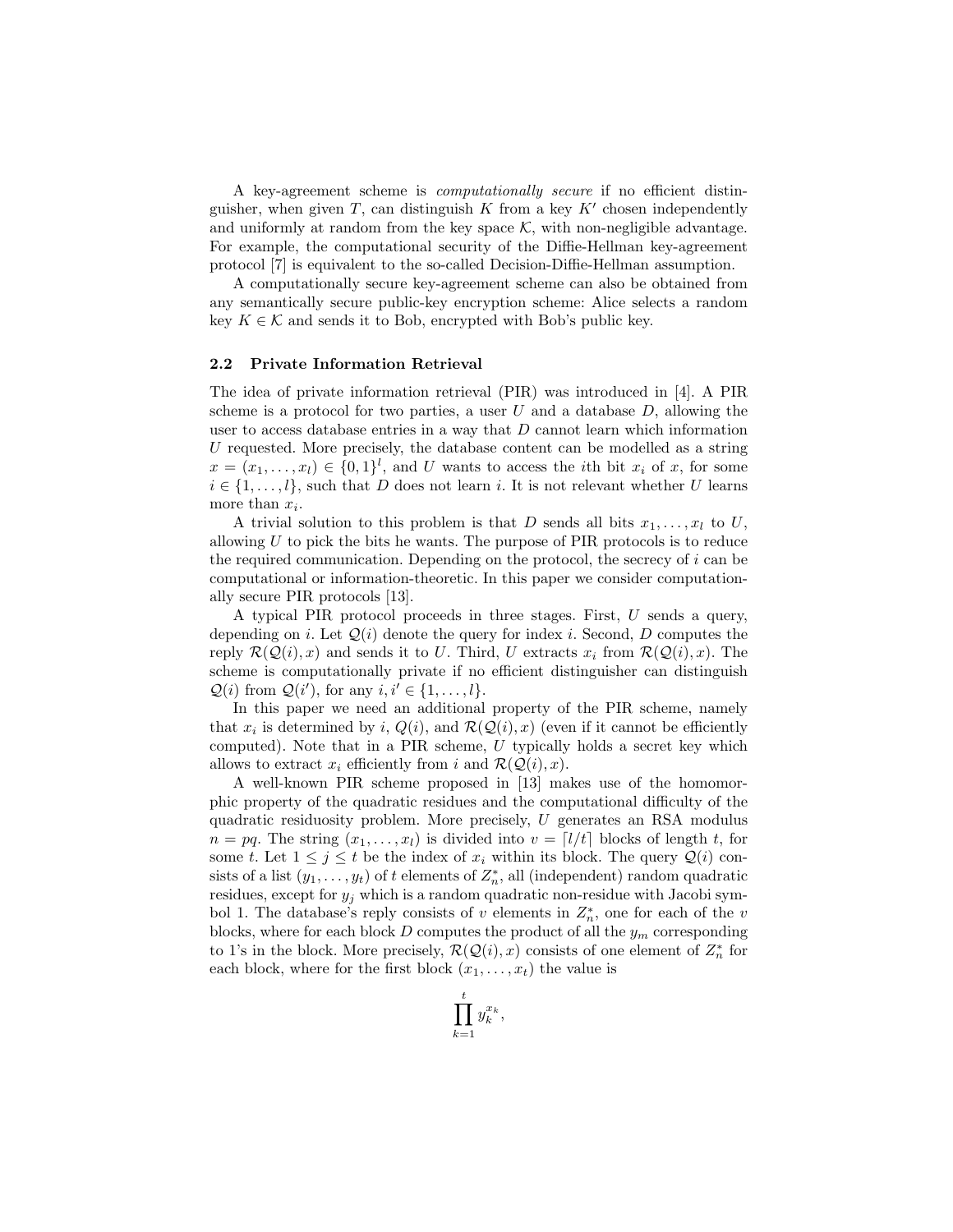for the second block it is  $\prod_{k=1}^{t} y_k^{x_{t+k}}$ , and similarly for the other blocks. Let  $m \in \{1, \ldots, v\}$  be the index of the block to which  $x_i$  belongs. It is easy to see that  $x_i = 0$  if and only if the reply for the mth block is a quadratic residue. Clearly this can be efficiently checked by the user  $U$  (who knows  $p$  and  $q$ ). Note that the user ignores all other received values not relevant for obtaining  $x_i$ . The communication complexity of this scheme is as follows: The query consists of  $t$ elements of  $Z_n^*$  and the reply consists of v elements of  $Z_n^*$ . A reasonable trade-off is to let  $t \approx$  $\mathcal{L}_\eta$ l.

# 3 Limitations of Key-Agreement in the BSM

### 3.1 The Setting

In this section we consider the BSM without an initially shared secret key between Alice and Bob. In this setting, in the first phase when  $R$  is available to all parties, Alice and Bob may use a randomized strategy (where the random strings of Alice and Bob are independent and denoted as  $R_A$  and  $R_B$ , respectively) to execute a protocol resulting in transcript  $T$ , and to each store some information about R. Alice stores  $M_A = f_A(R, T, R_A)$ , and Bob stores  $M_B = f_B(R, T, R_B)$ , for some functions  $f_A$  and  $f_B$ . Eve also stores some information  $M_E = f_E(R, T, R_E)$  about R, for some random string  $R_E$ .

In the second phase, when  $R$  has disappeared, Alice and Bob execute a second (probabilistic) protocol based on the stored values  $M_A$  and  $M_B$ , resulting in a second transcript  $T'$  and in both computing the key  $K<sup>2</sup>$ . The security requirement is that Eve must have only a negligible amount of information about K, i.e.,  $I(K; M_E T') \approx 0$ . In fact, for the sake of simplicity, we assume here that Eve should obtain zero information about  $K$ , i.e.,

$$
I(K;M_E T')=0,
$$

but the analysis can easily be generalized to a setting where Eve is allowed to obtain some minimal amount of information about K. The lower bound result changes only marginally.

We prove the following result, which shows that the practicality of such an approach without shared initial key is inherently limited. Alice or Bob must have approach without shared initial key is inherently influed<br>storage capacity  $\sqrt{s}$ . The proof is given in Section 3.3.

**Theorem 1.** For any key-agreement protocol secure in the BSM with no initial key for which  $I(K; M_E T') = 0$ , the entropy  $H(K)$  of the generated secret key K is upper bounded by

$$
H(K) \le \frac{s_A s_B}{s},
$$

where  $s_A$  and  $s_B$  are the storage requirements for Alice and Bob, respectively, and s is the assumed storage bound for Eve.

 $2$  Here we assume that Alice and Bob generate the same key K, but this is of course a requirement of the scheme. The results can easily be generalized to a setting where the two key values must agree only with high probability.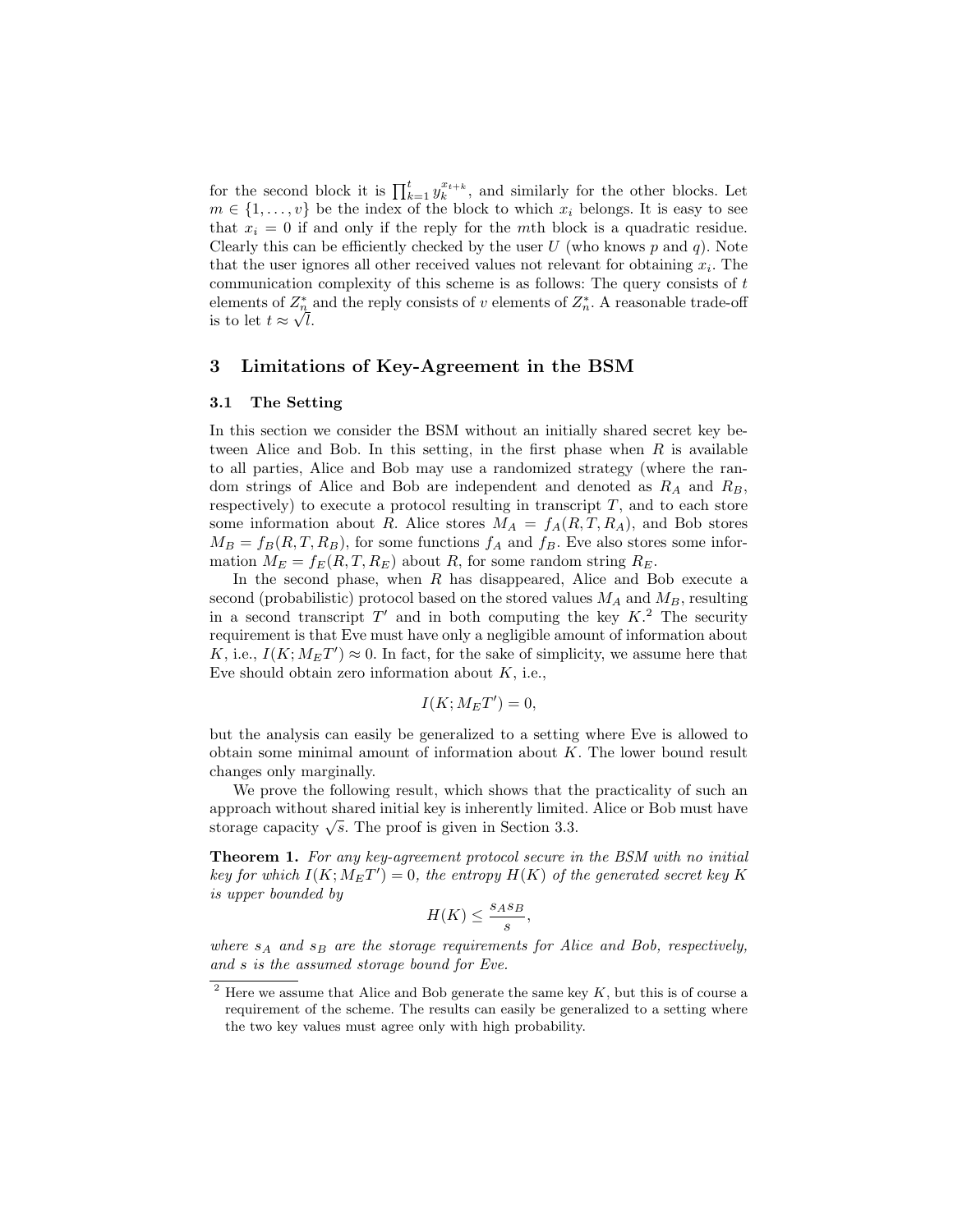We note that this bound also implies a bound on the memory of the adversary in the protocol for the oblivious transfer in the bounded-storage model.<sup>3</sup> Namely, if the memory of the honest parties is  $s_A$  then the memory of a cheating party has to be much smaller than  $s_A^2$ . This shows that the protocol of [8] is essentially optimal and answers the question posted in [8, 9].

#### 3.2 The Cachin-Maurer Scheme

Indeed, as shown in [3], key agreement can be possible in such a BSM setting where Alice and Bob share no secret initial key . In this scheme, Alice and Bob each stores an (independent) random subset (with pairwise independent indices) of the bits of R. After R has disappeared for all parties, they publicly check which bits they have stored. Eve has only partial information about these bits (with overwhelming probability), no matter what she has stored. Therefore Alice and Bob can use privacy amplification using an extractor to distill an essentially perfect key K.

In this scheme, due to the birthday paradox, the number of bits stored by In this scheme, due to the birthday paradox, the number of bits stored by Alice and Bob must be greater than  $\sqrt{t}$  since otherwise the number of bits known to both Alice and Bob would be very small with high probability. This also shows that for s on the order of t, the scheme of  $[3]$  has parameters close to the lower bound given by Theorem 1.<sup>4</sup>

### 3.3 Proof of Theorem 1

We first need the following information-theoretic lemma.

**Lemma 1.** Consider a random experiment with random variables  $Y, Z, Z_1$ ,  $\ldots, Z_n$  such that conditioned on Y, the variables  $Z, Z_1, \ldots, Z_n$  are independent and identically distributed, i.e.,

$$
P_{ZZ_1,...,Z_n|Y}(z, z_1,..., z_n, y) = P_{Z|Y}(z, y) \prod_{i=1}^n P_{Z|Y}(z_i, y)
$$

for all  $y, z, z_1, \ldots, z_n$  and for some conditional probability distribution  $P_{Z|Y}$ .<sup>5</sup> Then

$$
I(Y; Z|Z_1 \cdots Z_n) \leq \frac{H(Y)}{n+1}
$$

.

$$
P_{Z|Y}(z,y) = P_{Z_1|Y}(z,y) = \cdots = P_{Z_n|Y}(z,y)
$$

for all  $y$  and  $z$ .

<sup>&</sup>lt;sup>3</sup> This is because there exists a black-box reduction of the key-agreement problem to the oblivious transfer problem  $[12]$ . (It is easy to see that the reduction of  $[12]$  works in the bounded-storage model.)

<sup>&</sup>lt;sup>4</sup> It should be mentioned that the security analysis given in [3] is quite weak, but this could potentially be improved by a better scheme or a tighter security analysis.

<sup>&</sup>lt;sup>5</sup> In other words,  $Z, Z_1, \ldots, Z_n$  can be considered as being generated from Y by sending Y over  $n+1$  independent channels specified by  $P_{Z|Y}$ , i.e.,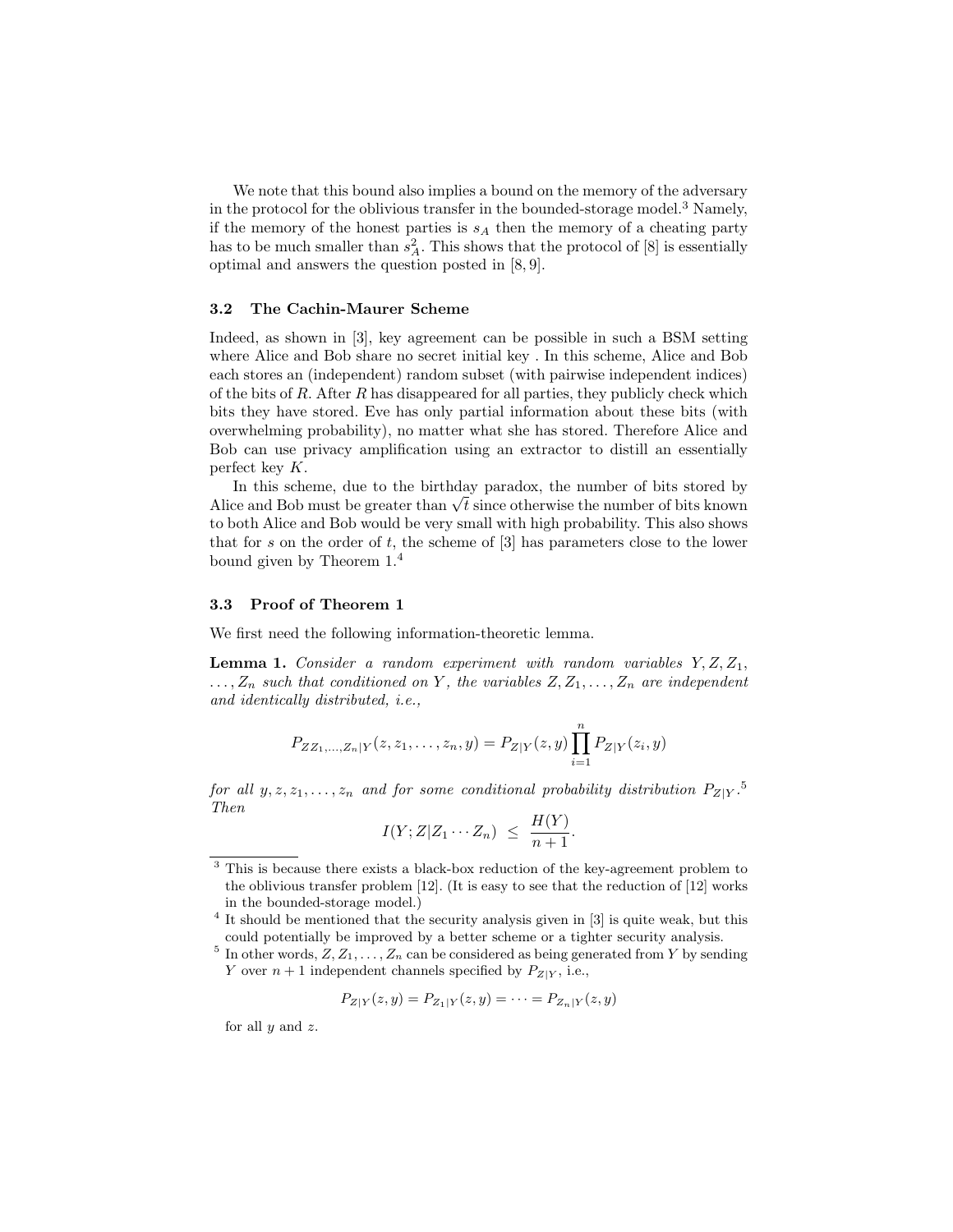Proof. The random experiment has a strong symmetry between the random variables  $Z, Z_1, \ldots, Z_n$ , both when considered without Y, and also when considered conditioned on Y. Any information-theoretic quantity involving some of the random variables  $Z, Z_1, \ldots, Z_n$  (and possibly Y) depends only on how many of these random variables occur, but not which ones. Let therefore  $H(u)$  denote the entropy of (any) u of the random variables  $Z, Z_1, \ldots, Z_n$ . Similarly, we can define  $H(u|v)$  as the conditional entropy of u of them, given any other v of them. The quantities  $H(Y, u|v)$ ,  $H(u|Y, v)$ , and  $I(Y; u|v)$  can be defined analogously. We refer to  $[5]$  for an introduction to information theory.

In this notation, the lemma states that

$$
I(Y;1|n) \le \frac{H(Y)}{n+1}.
$$

The chain rule for conditional information<sup>6</sup> implies that

$$
I(Y; n+1) = \sum_{i=0}^{n} I(Y; 1|i).
$$
 (1)

We next show that

$$
I(Y; 1|i) \le I(Y; 1|i-1).
$$
 (2)

This can be seen as follows:

$$
I(Y; 1|i - 1) - I(Y; 1|i) = H(Y, i - 1) + H(i) - H(Y, i) - H(i - 1)
$$
  
\n
$$
- (H(Y, i) + H(i + 1) - H(Y, i + 1) - H(i))
$$
  
\n
$$
= 2H(i) - H(i - 1) - H(i + 1)
$$
  
\n
$$
- (2H(Y, i) - H(Y, i - 1) - H(Y, i + 1))
$$
  
\n
$$
I(1;1|Y,i-1)=0
$$
  
\n
$$
\geq 0
$$

The first step follows from

$$
I(U;V|W) = H(UW) + H(VW) - H(UVW) - H(W),
$$

the second step by rearranging terms, and the last step since  $I(1; 1|i - 1) \geq 0$ but  $I(1; 1|Y, i - 1) = 0$ . This last fact follows since when given Y, any disjoint sets of Z-variables are independent.

Now using  $I(Y; n + 1) \leq H(Y)$  and combining (1) and (2) completes the proof since the right side of (2) is the sum of  $n + 1$  terms, the smallest of which is  $I(Y; 1|n)$ .

 $6$  Recall that the chain rule for information (see eg. [5], Theorem 2.5.2) states that for arbitrary random variables  $V_1, \ldots, V_n$ , and U we have

$$
I(U;V_1,\ldots,V_n) = \sum_{i=1}^n I(U;V_i|V_{i-1},\ldots,V_1)
$$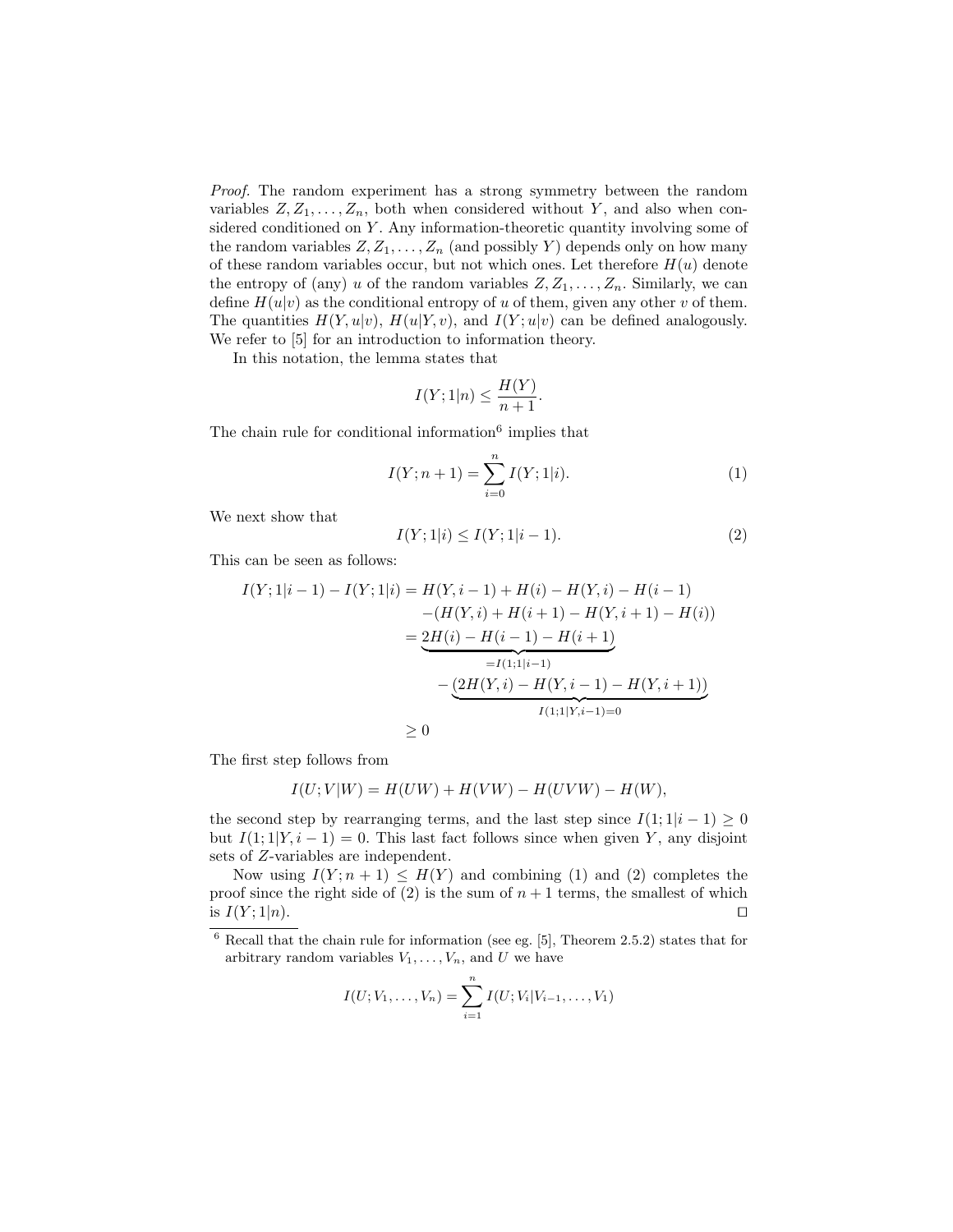To prove Theorem 1, recall that  $s_A$ ,  $s_B$  and s, are the storage capacities of Alice, Bob, and Eve, respectively. We have to specify a strategy for Eve to store information (i.e., the function  $f_E$ ). Such an admissible strategy is the following: For the fixed observed randomizer  $R = r$  and transcript  $T = t$ , Eve generates  $|s/s_B|$  independent copies of what Bob stores, according to the distribution  $P_{M_B|R=r,T=t}$ . In other words, Eve plays, independently,  $\lfloor s/s_B \rfloor$  times the role of Bob. We denote Eve's stored information (consisting of  $\beta$  parts) as  $M_E$ . The above lemma implies that

$$
I(M_A; M_B|M_E) \leq \frac{H(M_A)}{\left\lfloor \frac{s}{s_B} \right\rfloor + 1} \leq \frac{H(M_A)}{\frac{s}{s_B}} \leq \frac{s_A s_B}{s}.
$$

The last step follows from  $H(M_A) \leq s_A$ . Now we can apply Theorem 3 in [16] which considers exactly this setting, where Alice, Bob, and Eve have some random variables  $M_A$ ,  $M_B$ , and  $M_E$ , respectively, jointly distributed according to some distribution  $P_{M_A M_B M_E}$ . The theorem states that the entropy of a secret key  $K$  that can be generated by public discussion is upper bounded as

$$
H(K) \leq \min\big(I(M_A;M_B), I(M_A;M_B|M_E)\big),
$$

i.e., in particular by  $I(M_A; M_B|M_E)$ . This concludes the proof.  $\square$ 

# 4 The Hybrid Model

As described in Section 1.2, some authors have suggested that one can securely combine the BSM with a (computationally secure) public-key agreement scheme KA used to generate the initial key  $K$ . We call this model the *hybrid model*. The motivation for the hybrid model is to achieve provable security under the sole assumption that Eve cannot break the key agreement scheme during the storage phase, even if afterwards she may gain infinite computing power, or for some other reason might be able to break the key agreement scheme. The BSM can hence potentially be used to preserve the security of a computationally secure scheme for eternity. The reason is that because if Eve has no information about K during the storage phase, she has missed any opportunity to know anything about the derived key  $X$ , even if she later learns  $K$ . Note that in the standard BSM Eve learns K by definition, but in the hybrid scheme she may at a later stage learn it because she can possibly break the key agreement scheme based on the stored transcript.

We show that this very intuitive and apparently correct reasoning is false by giving an example of a secure (according to the standard definition) computational key-agreement scheme for which the BSM-scheme is nevertheless completely insecure.

The hybrid model can be formalized as follows. During the first phase, Eve is computationally bounded (typically a polynomial bound), and Alice and Bob carry out a key agreement protocol, resulting in transcript T. Eve performs an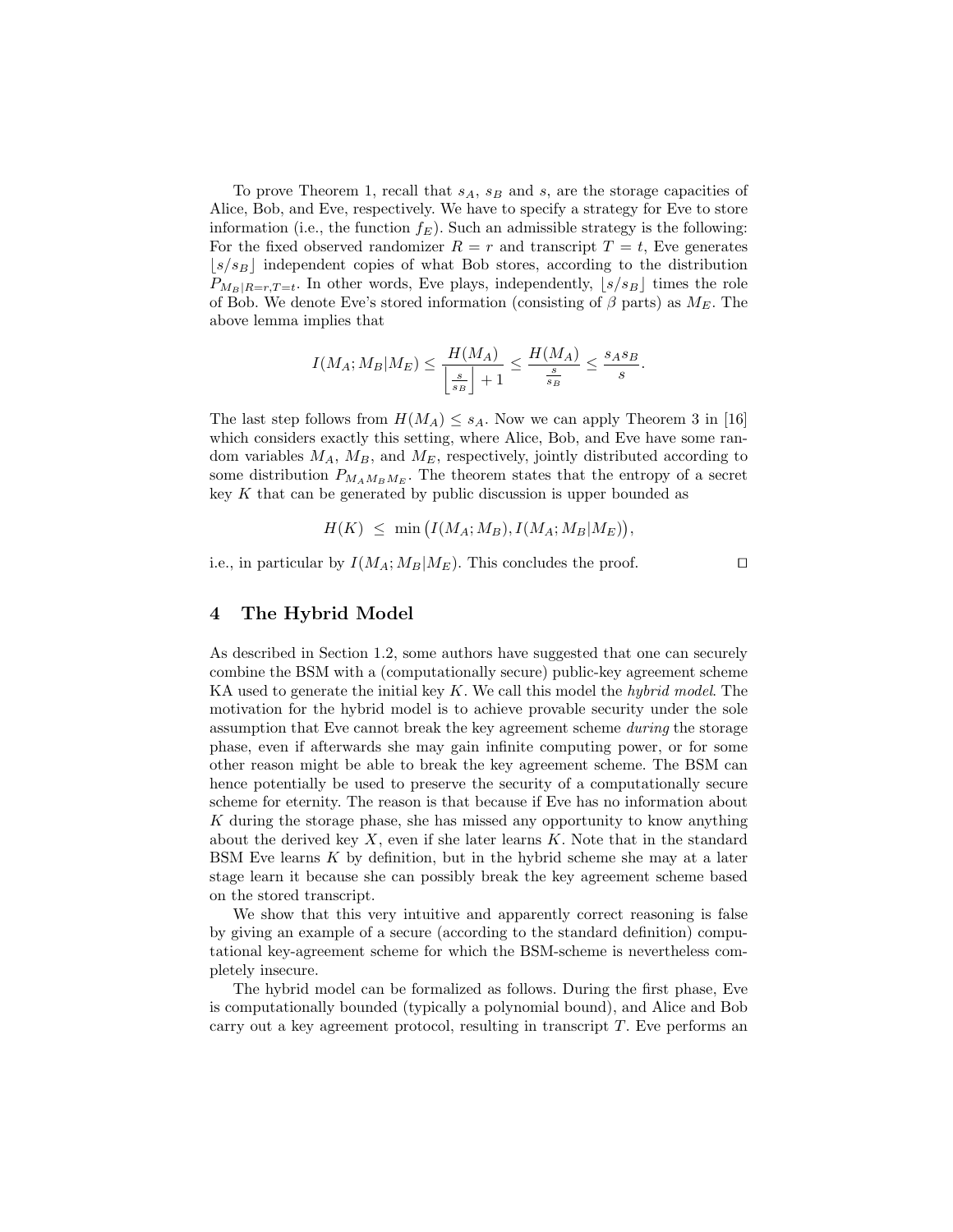efficient computation on R and T (instead of performing an unbounded computation on  $R$  alone), and stores the result  $U$  of the computation (which is again bounded to be at most s bits). Then she loses access to  $R$  and obtains infinite computing power. Without much loss of generality we can assume that she stored  $T$  as part of  $U$  and hence she can now compute  $K$ .

**Theorem 2.** Assume that a computationally secure  $PIR$  scheme<sup>7</sup> exists, and assume its communication complexity is at most  $l^{2/3}$ , where l is the size of the database. Then there exists a key-expansion function f secure in the standard BSM but insecure in the hybrid model, for the same bound on Eve's storage capacity.

Clearly, the scheme of [13] (described in Section 2.2) satisfies the requirements stated in the theorem. The key-expansion function  $f$  (whose existence we claim in the theorem) can be basically any key-expansion function proven secure in the literature.

Proof (of Theorem 2). We are going to construct a (rather artificial) key agreement scheme KA such that  $f$  is not secure in the hybrid model. To construct KA we will use an arbitrary computationally secure key agreement scheme KA'. In [12, 6] it was shown that the existence of computationally secure PIR schemes implies the existence of a key agreement scheme. Therefore we can assume that such a scheme exists (since we assume a secure PIR scheme). It is also reasonable to assume that the communication complexity of this scheme is small when compared to the size of the randomizer. One can also have in mind a concrete key-agreement scheme, for instance the Diffie-Hellman protocol, in which case the transcript consists of  $g^x$  and  $g^y$  (for x and y chosen secretly be Alice and Bob, respectively) and the resulting shared key is  $g^{xy}$ . This protocol is secure under the so-called decision Diffie-Hellman assumption.

Let us fix some PIR scheme. For the key-expansion we will use an arbitrary function  $f$  (secure in the BSM) with the property that the number  $m$  of bits accessed by the honest parties is much smaller than the total length  $t$  of the randomizer, say  $m \leq t^{1/4}$  (without essential loss of generality as any practical scheme satisfies this). We assume that  $f$  is secure in the BSM against an adversary who can store at most  $s = t/2$  bits. An example of a function satisfying these requirements is the function  $f$  of [11] (for a specific choice of the parameters).

In our scenario Eve will be able (at the end of the second phase) to reconstruct each bit accessed by the honest parties. The basic idea is to execute  $m$ times independently and in parallel the PIR query protocol. More precisely the protocol KA is defined as follows:

1. Alice and Bob invoke the given key-agreement scheme  $KA'$ . Let  $K$  be the agreed key and let  $T'$  be the transcript of the key agreement scheme.

<sup>7</sup> as defined in Section 2.2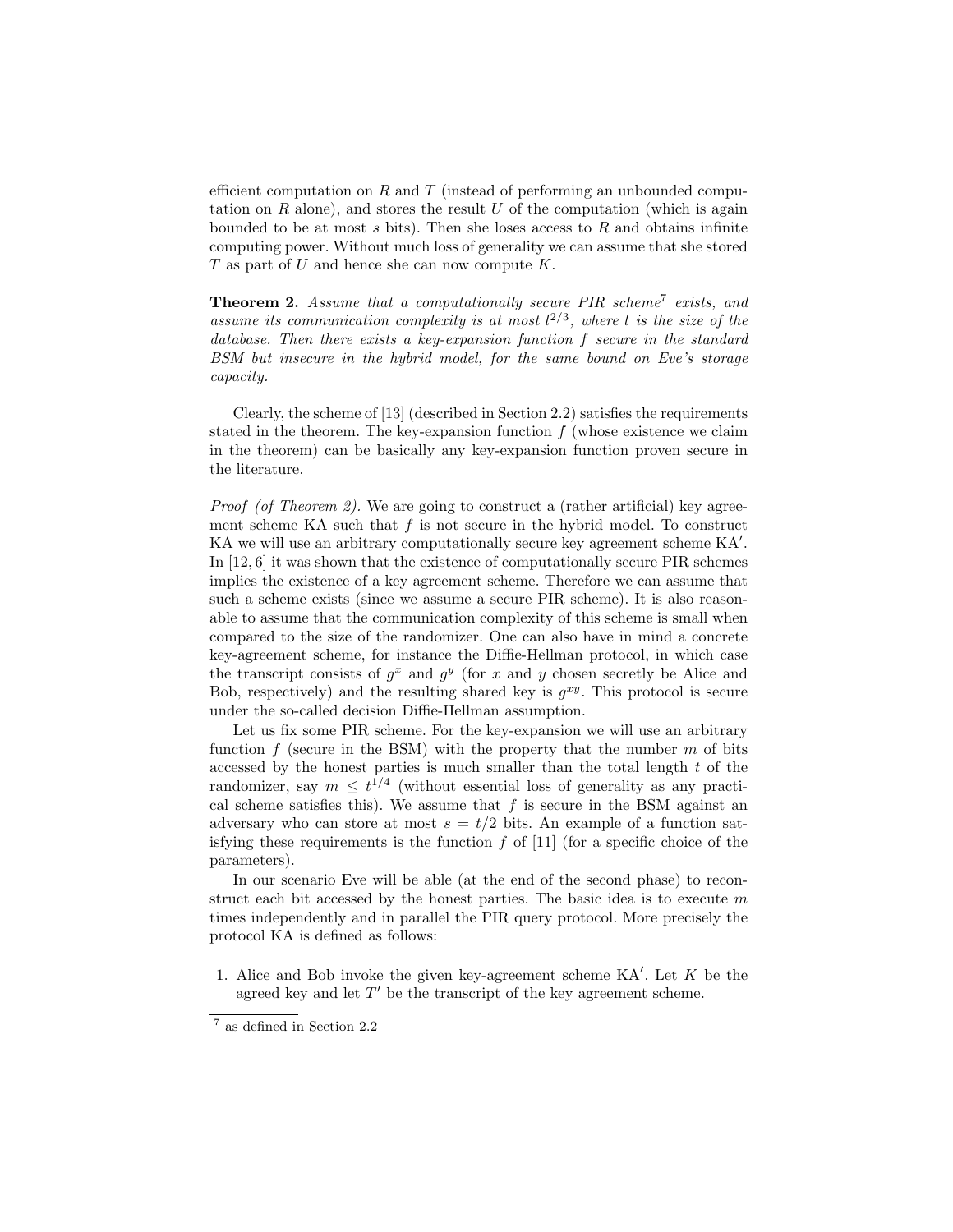- 2. Let  $\kappa_1, \ldots, \kappa_m$  be the indices of the bits in the randomizer that are accessed by the parties (for the given initial key  $K$  and the BSM scheme  $f$ ). Alice sends to Bob a sequence  $\mathcal{Q}(\kappa_1), \ldots, \mathcal{Q}(\kappa_m)$  of m PIR queries, where each query is generated independently (with fresh random coins).
- 3. Alice and Bob (locally) output  $K$  as their secret key.

It is not hard to see that the security of KA' and the privacy of PIR imply the security of KA. Step 2 is an artificial extension of  $KA'$  needed to make the resulting scheme insecure in the hybrid BSM, i.e., to encode into the transcript some useful information that can be used by Eve. Her strategy (for a given transcript of KA and a randomizer  $R$ ) is as follows. In the first phase she computes the answers to the queries (,,acting" as a database). She does not send them anywhere, but simply stores them in her memory. She also stores the queries and the transcript  $T'$  of the key-agreement scheme KA'. In other words:

 $U := ((\mathcal{Q}(\kappa_1), \mathcal{R}(\mathcal{Q}(\kappa_1), R)), \ldots, (\mathcal{Q}(\kappa_m), \mathcal{R}(\mathcal{Q}(\kappa_m), R), T).$ 

(where  $R$  denotes the randomizer). Since the PIR is efficient, so is Eve's computation. Because of the communication efficiency of the PIR scheme and of the key-agreement protocol KA', the length of U is at most  $m \cdot t^{2/3} + |T|$ , which is at most  $t^{1/4+2/3} + |T|$ . Since  $|T|$  is much smaller than t, this value has to be smaller than  $s = \frac{1}{2} \cdot t$  for sufficiently large t.

In the second phase the adversary can easily compute (from  $T'$ ) the value of K and therefore she can obtain  $\kappa_1, \ldots, \kappa_m$ . For every i she also knows  $(Q(\kappa_i, R)),$ thus she can (using the unlimited computing power) compute the bit of  $R$  at position  $\kappa_i$ .<sup>8</sup> Therefore she can compute the value of  $f(K, R)$ .

# 5 Discussion

One of the surprising consequences of Theorem 2 is that existing definitions for the computational security of key-agreement and encryption are too weak to cover settings in which the adversary's computing power may change over time, as is the case in real life. We thus need a new security definition of a keyagreement scheme and a public-key cryptosystem which implies, for example, the security in the BSM, as discussed above. It is quite possible that existing schemes such as the Diffie-Hellman protocol satisfy such a stronger security definition, and that only artificial schemes as the one described in the proof of Theorem 2 fail to be secure according to the stronger definition. It is an interesting problem to formalize in a more general context how and when security can be preserved even though a scheme gets broken a a certain point in time.

### References

1. Y. Aumann, Y. Z. Ding, and M. O. Rabin. Everlasting security in the bounded storage model. IEEE Transactions on Information Theory, 48(6):1668–1680, 2002.

<sup>8</sup> Recall that in the definition of a PIR scheme (Section 2.2) we assumed that the values i,  $Q(i)$ ,  $R(Q(i), x)$  determine the value of  $x_i$ .